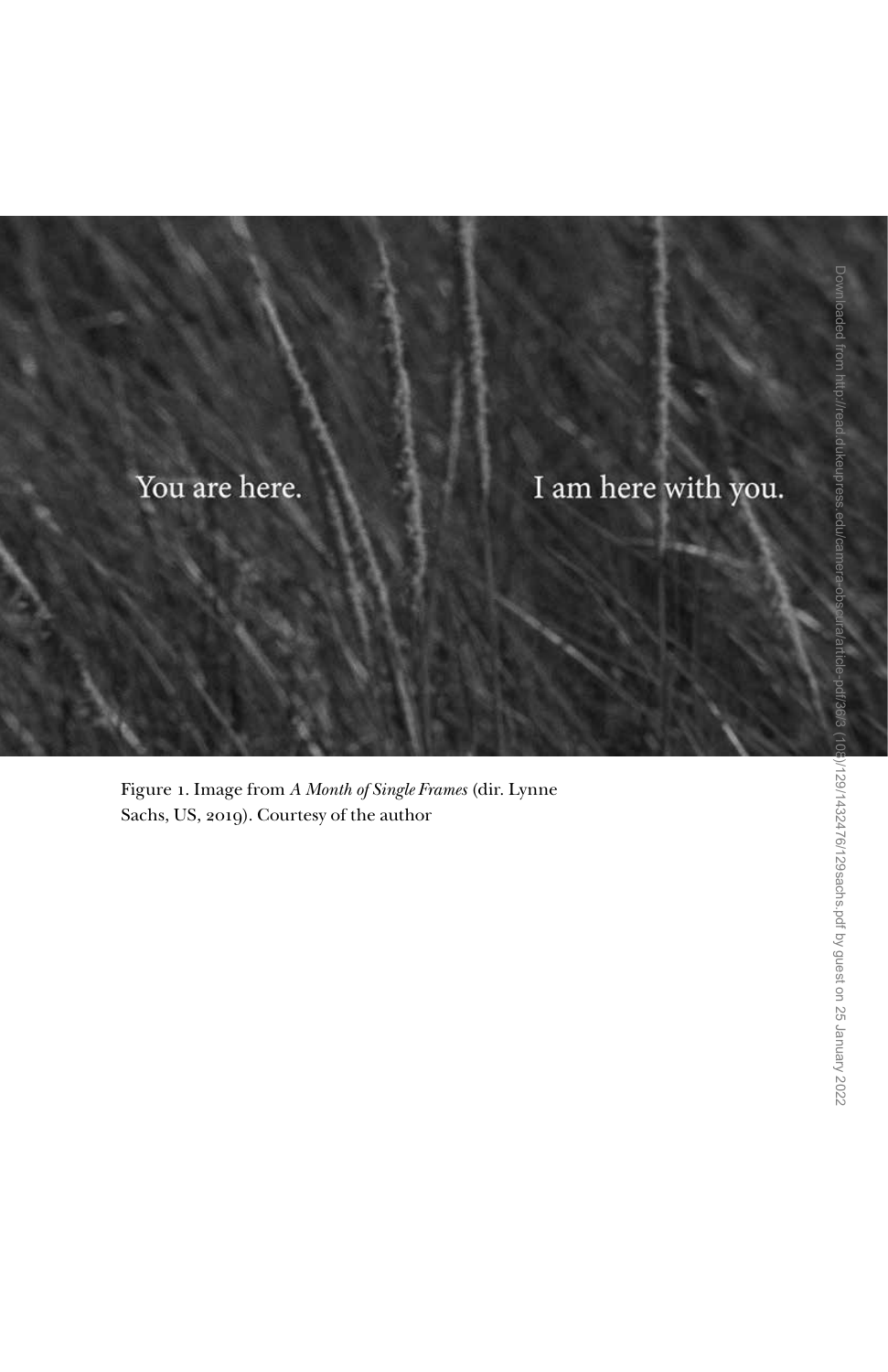## Thoughts on Making Films with Barbara Hammer

## Lynne Sachs

Barbara Hammer and I met in 1987, at a time when the Bay Area was affordable enough to become a mecca for alternative, underground, experimental filmmaking. She taught me the fine, solitary craft of optical printing during a weekend workshop, thus beginning a friendship that eventually followed us across the country to New York City. We were able to see each other often during the last few years of her life. Between 2015 and 2017, Barbara agreed to be part of the making of my short experimental documentary *Carolee, Barbara and Gunvor* (US, 2018), a three-part film that also includes Carolee Schneemann and Gunvor Nelson. I met all three women in the late 1980s and early 1990s in the San Francisco experimental film community and kept in close touch with each of them, both in person and through virtual correspondences, for many years. All three were renowned artists and beloved friends, just a generation older than I, who had embraced the moving image throughout their lives. From Carolee's eighteenth-century house in the woods of upstate New York to Gunvor's village in Sweden to Barbara's West Village studio, I shot

*Camera Obscura* 108, Volume 36, Number 3 doi 10.1215/02705346-9349441 © 2021 by *Camera Obscura* Published by Duke University Press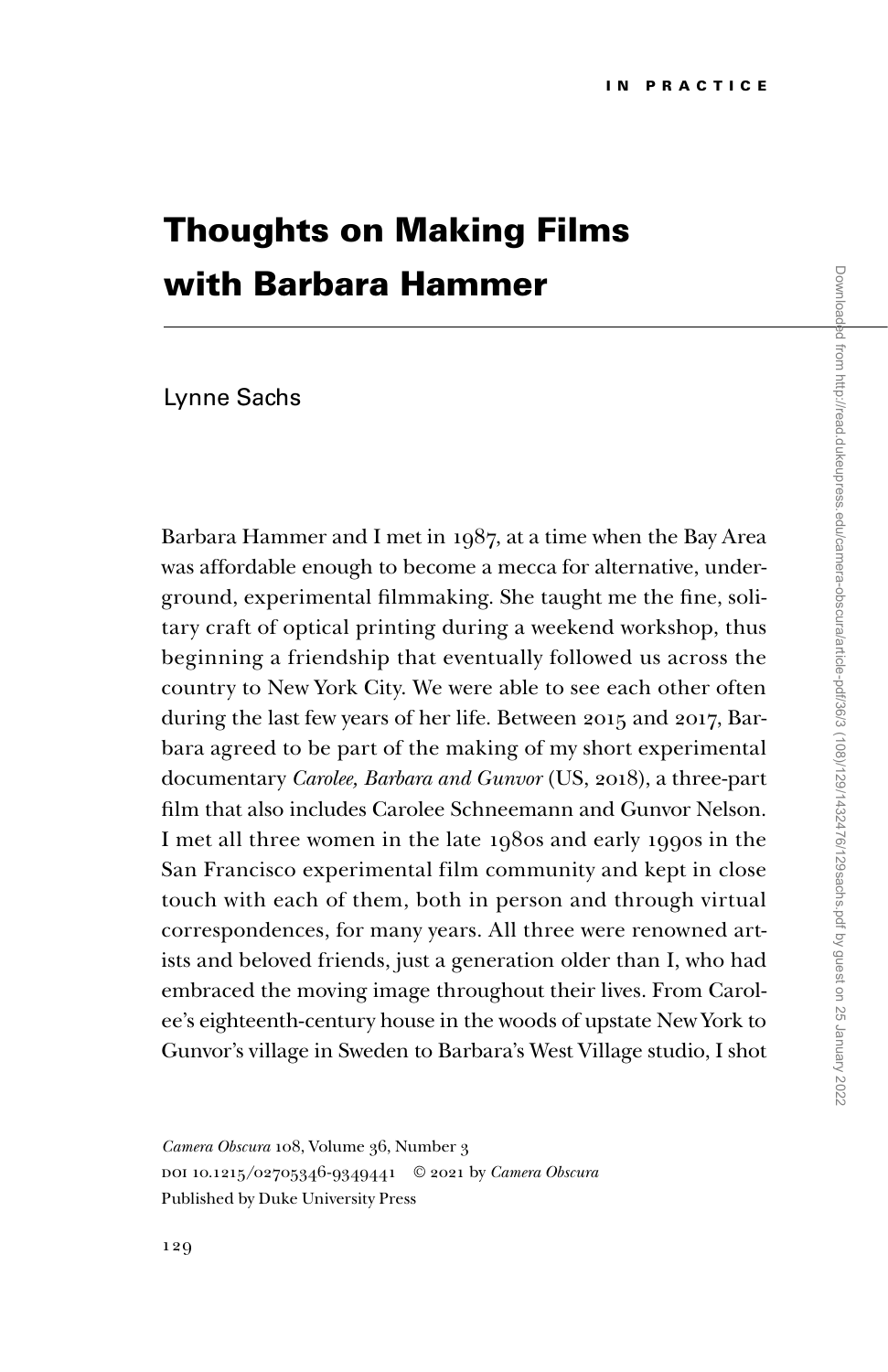film with each woman in the place where she found grounding and spark.

Barbara believed that I would see her at her best on a Tuesday, the day of the week in which she would be most energetic after her chemotherapy treatments. That afternoon, I directed Barbara to run along a fence as fast as she could toward the camera, without realizing that I had calibrated the f-stops on my camera to reveal the shadow from the fence across her body, creating a fabulous series of stripes in the resulting image. I returned to Barbara's studio during another chemo period. As we stood together holding our cameras, I thought about her films *Sanctus* (1990) and *Vital Signs* (1991), which she was making when we first met in San Francisco. In Barbara's prescient words, these films "make the invisible, visible, revealing the skeletal structure of the human body as it protects the hidden fragility of interior organ systems."1 That afternoon in her studio, Barbara picked up one heavy 16mm camera after another. She then proceeded to dance with her furniture, embracing that robust physicality so many of us associate with her performative work. In this, my first collaboration with Barbara, I had the chance to photograph her trademark interactions with absolutely any object she could get her hands on. For both of us, these moments of creative intimacy became the gift we somehow expected from our open, porous artmaking practice. We both wanted more, and by 2018 Barbara had figured out the way to make it happen.

Barbara asked me to come to her home to discuss something she needed to say in person. I immediately faced a complicated set of emotions. This was around the time she gave the talk "The Art of Dying or (Palliative Art Making in the Age of Anxiety)" at the Whitney Museum. Inspired by Rainer Marie Rilke's book *Letters to a Young Poet*, she ruminated on the experiences of living with advanced cancer while making art. In her performative lecture, she shared examples from her art-making practice and deeply considered, lucid thoughts on her experience of dying. I knew that this tête-à-tête would involve some kind of goodbye, but I had no idea that she had decided to share with me a part of her personal archive, and thus a part of her being on this earth. Filmmaking, in the tradition that Barbara and I have espoused for most of our lives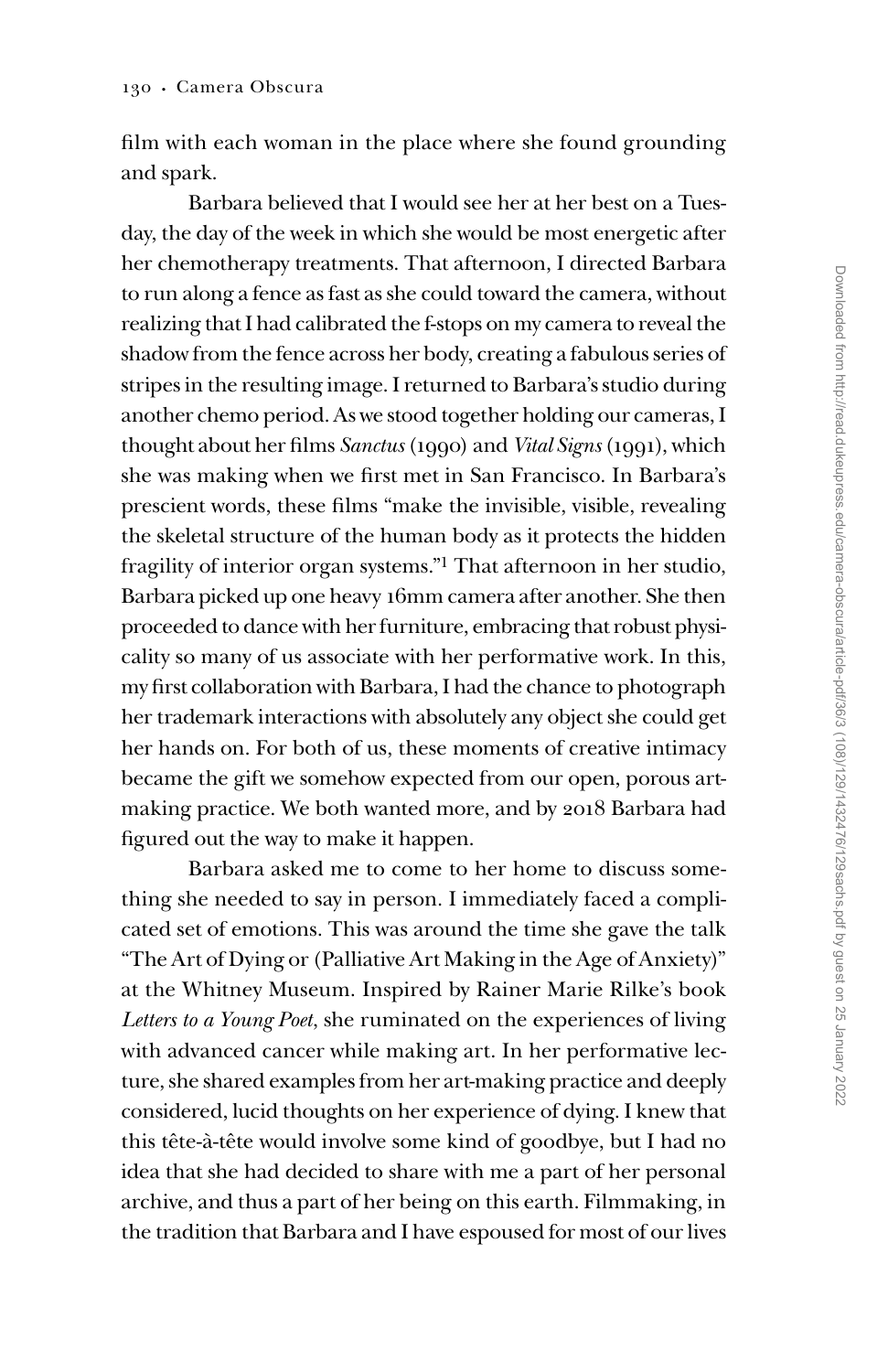as experimental makers, involves a deeply focused solitary period of introspection. A complementary aspect of our practice, however, calls for playful, engaged exchanges with all of the people in the film—both in front of and behind the camera. Fundamental to Barbara's sense of herself as an artist was her commitment to deep and lasting intellectual engagement with her fellow artists in the field, particularly other women who were also trying to find an aesthetic language that could speak about the issues that meant so much to us. By asking me to work with her, alongside her but not for her, Barbara, a feminist filmmaker, was actually creating an entirely new vision of the artist's legacy.

As I sat at her side in the apartment she shared with her life partner, Florrie Burke, she explained to me that she had obtained funding from the Wexner Center for the Arts in Columbus, Ohio, for this endeavor. There was money and postproduction support for her to invite three other filmmakers (Deborah Stratman, Mark Street, and Dan Veltri) to complete films from her archive of unfinished projects. Barbara vividly described to me her 1998 artist residency in Provincetown, Cape Cod, Massachusetts. For one month, she lived and made her art in a shack without running water or electricity. While in her Dune Shack, as it is still called, she shot 16mm film with her Beaulieu camera, made field recordings, and kept a journal. Barbara's only instructions to me were very simple: "Do absolutely whatever you want with this material."

Knowing her work as I did, it was not surprising to me that she was able to face her imminent death in this open, intimate, transparent, and sensual way. From *Sanctus* and *Vital Signs*—both of which excavated her own shock and sadness in the face of the AIDS epidemic—to *Evidentiary Bodies* (2018), which confronted and embraced her own cancer, Barbara developed a precise visual aesthetic that traced her own relationship to her end. Whether she was using her phenomenal optical printing and matting techniques in the studio or performing for the camera, she found an astonishingly inventive cinematic language to explore the resonances of both disease and death. It was with *Evidentiary Bodies*, her final work that was at the core of her Whitney talk, that she so eloquently witnessed her departure.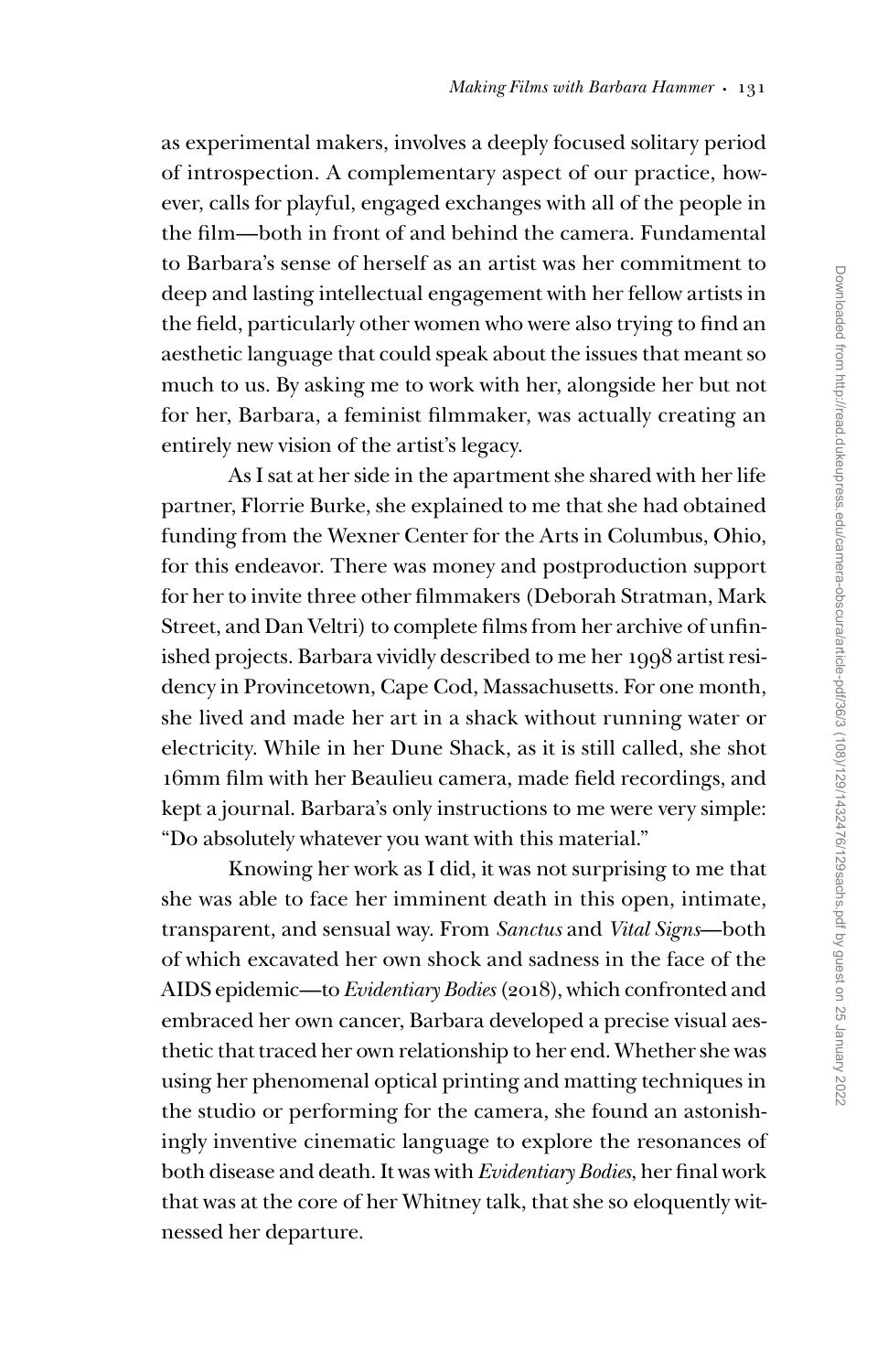About that film, Barbara wrote of herself in the third person: "The work is experienced and perceived through the performer's body as we breathe together remembering that cancer is not a 'battle,' cancer is a disease. There are aberrant cells, not 'deadly foes.' She is not 'combative' and 'brave,' she is living with cancer. She is not going to win or lose her 'battle.' She is not a 'survivor,' she is living with cancer. There is not a 'war' on cancer; there is concentrated research." Barbara always had an uncanny ability to understand herself from the inside out *and* from the outside in. Her films are visceral and personal. They are also exhilaratingly political. As I read through Barbara's Dune Shack journal, I noticed that she referred to herself in the first and the third person, moving from *I* to *she*.

This morning I began the film. I didn't shoot it. I saw it. The dark triangular shadow of the shack out the west end window of the upstairs bedroom would shrink and disappear as I sat sweating, single-framing second by second.

She had turned 60 today. She was almost the age her mother was when she died, regretful of not living her dreams and desires out into an old age. How resentful she would feel were she to die three years from today. Die without having had her pet dog, her country home, her long lazy days gardening and walking in the yard. Die without knowing the outcome of her partner's work. The sadness of departure. The inevitable ending of breath and blood coursing. The complete and thorough blankness. "Is this why we make busy," she wondered, "so that we won't have time or space to contemplate the heart wrenching end to this expanse called life?"

While writing the text for my own film, the words I placed on the screen came to me in a dream the day I was to begin my final edit at the Wexner Center. By this time Barbara had died. I quickly realized that this kind of oneiric encounter could become a posthumous continuation of the dialogue I had started with Barbara the year before, during the making of *Carolee, Barbara and Gunvor*. Since I would never again be able to speak to her about her life or the ontological nature of cinema or the textures of a sand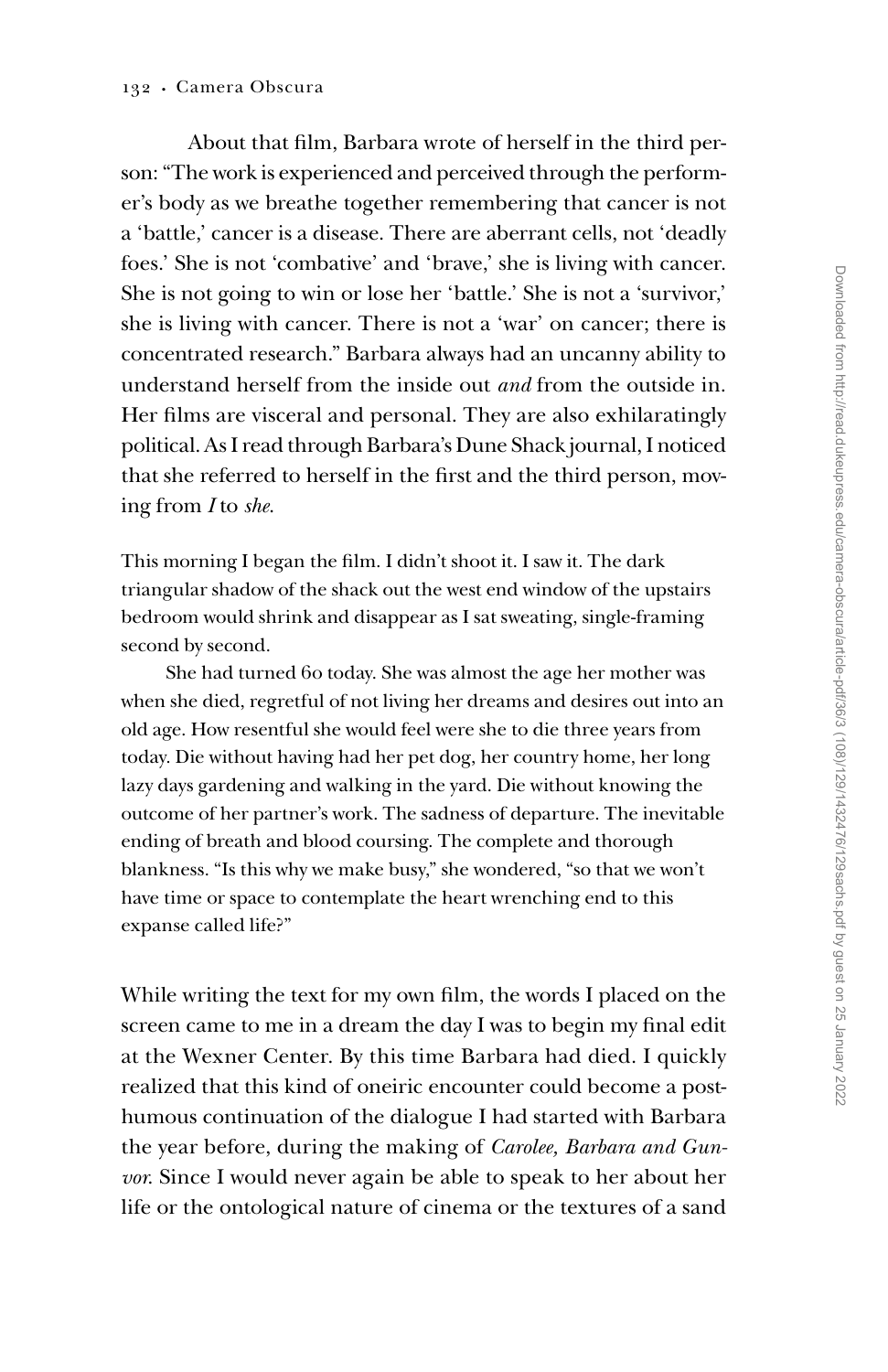dune, I would converse with her through *A Month of Single Frames*, the title I chose for my fourteen-minute film. Through my writing, I tried to address Barbara's celebration of solitude and cinematic embodiment. Ultimately, my text on the screen over Barbara's images functions as a search for a cinematic experience that brings us all together in multiple spaces at once. It is also an embrace of an ambiguous second-person *you* who might be Barbara herself or might be anyone watching the film.

This is how I see you. This is how you see yourself. You are here. I am here with you. This place is still this place. This place is no longer this place. It must be different. You are alone. I am here with you in this film. There are others here with us. We are all together. *Time less yours mine*

Barbara's imprint on my own filmmaking practice is profound. I observed in her work a conscious physical relationship to the camera. For the most part, she shot her own films and in turn found her own distinct visual language for talking about women's lives, liberation, love, struggle, awareness, and consciousness. Discovering Barbara's films released something in my own camerawork; my images became more self-aware and more performative. Thinking about Barbara's radical, improvisational, and totally physical cinematography continues to push me to dive deeply and fully into my body as I am shooting.

In *Carolee, Barbara and Gunvor*, I brought Barbara together on screen with two other pioneers of the American avant-garde. In an email, she wrote these words to me after seeing the film for the first time: *"*Hi Lynne, I had a chance to watch your lovely film! I was surprised at how energetically I performed for your camera. I'm honored to be grouped with such strong and remarkable film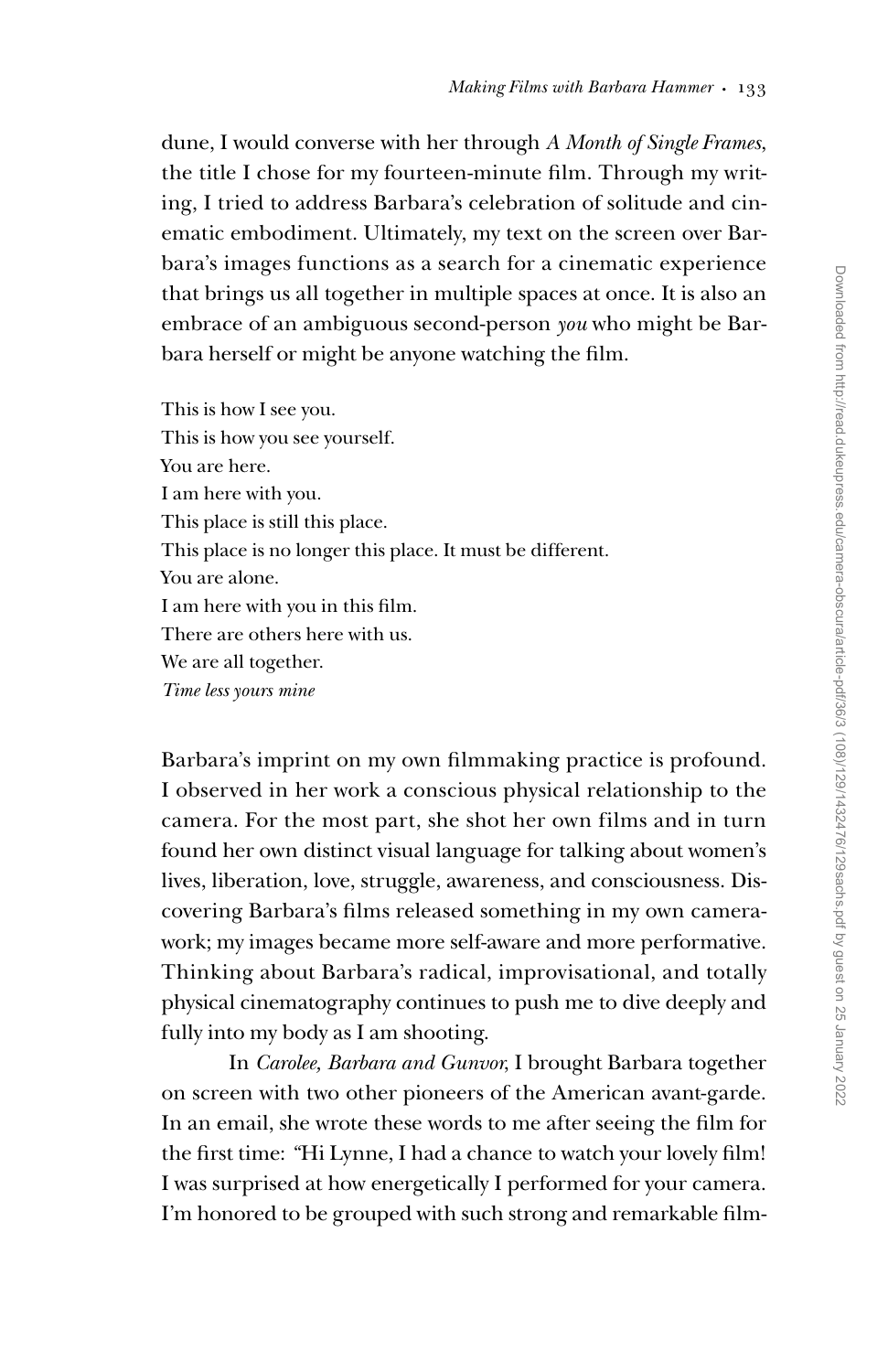makers. Love, Barbara." As aware of each other as they were of themselves, the film's two other subjects also acknowledged her. Carolee, who sadly died shortly before Barbara, wrote, "I loved seeing Barbara with those old Bolex cameras," and Gunvor commented on how "Barbara moves so fast and vigorously as she walks toward the camera!"

These two films are my gifts to these women and to our shared audiences. *Carolee, Barbara and Gunvor* and *A Month of Single Frames* together attempt to reveal the great mind-body weave of Barbara Hammer's life: her commitment to cinematic embodiment, her openness about dying, and her deeply held desire to find common space for women of all generations.

## **Note**

1. Barbara Hammer, *Sanctus* (Electronic Arts Intermix, description of 16mm film, 1990).